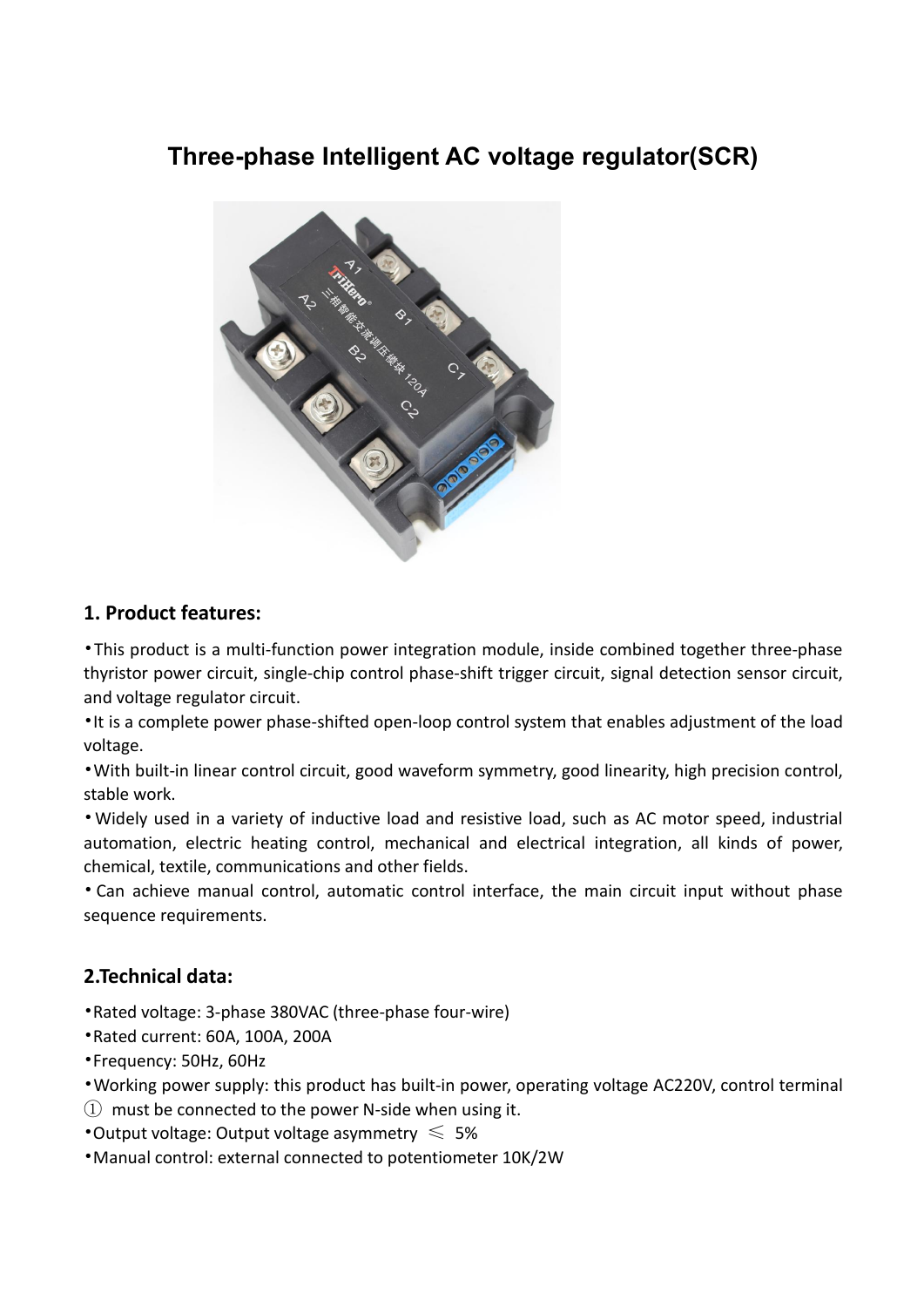#### •Internal elecrical connection diagram:



•Phase control chart:



## **3.Wiring diagram:**



•**Control methods:**

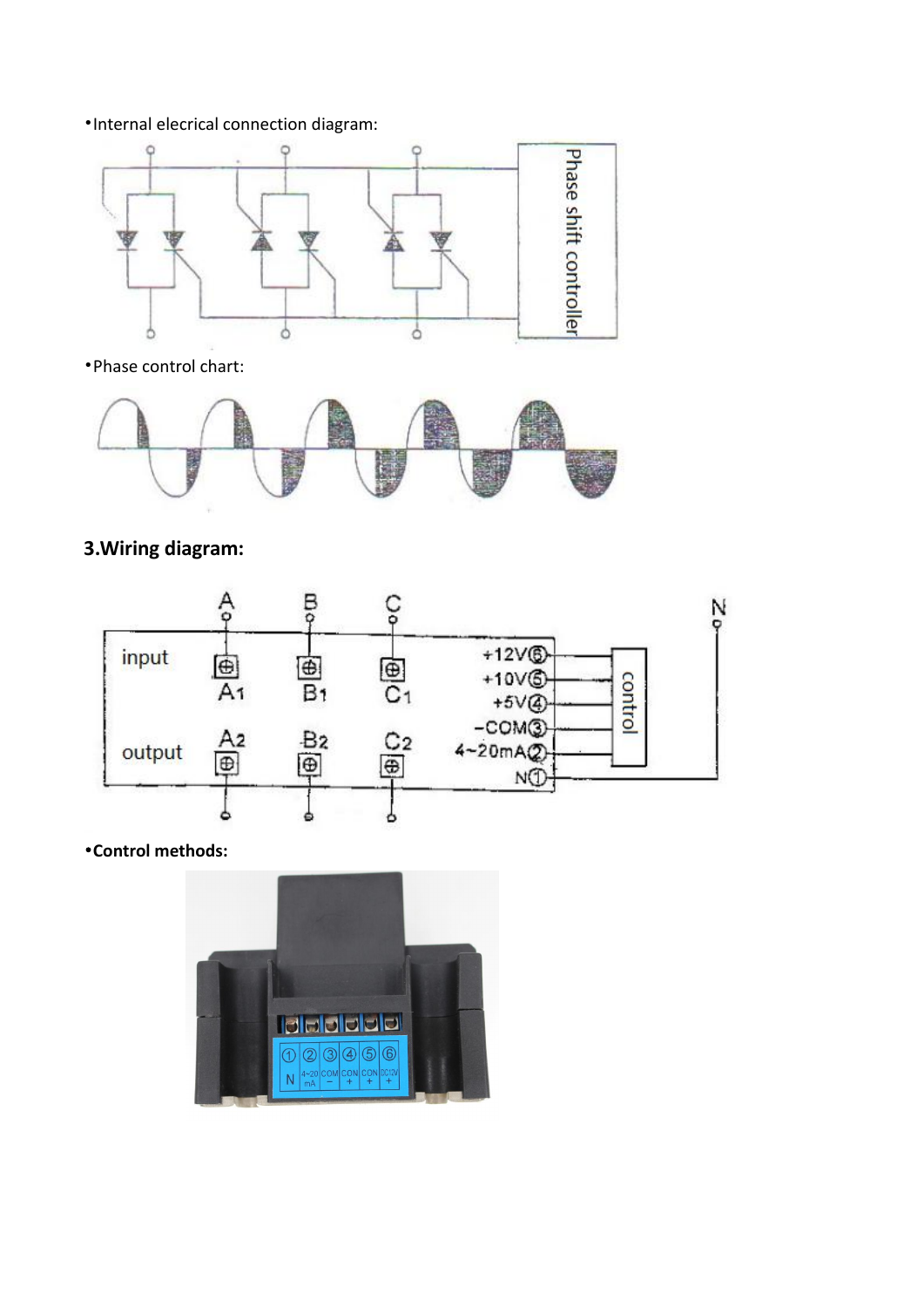







-ON

③

➁

➀

 $-0 + 5V$ 

∽N

 $O-COM$ 

5) Using external working power supply



If using external power,voltage DC1V,current≥1A.Control terminal ① must  $-0 + 12$  be disconnected with power N side, other connection remains.

### **4.Product dimension**

Outline dimension: LxWxH=105mm x 73mm x 63mm Installation dimension: 92mm x 47.6mm ( $\Phi$  5.3mm)